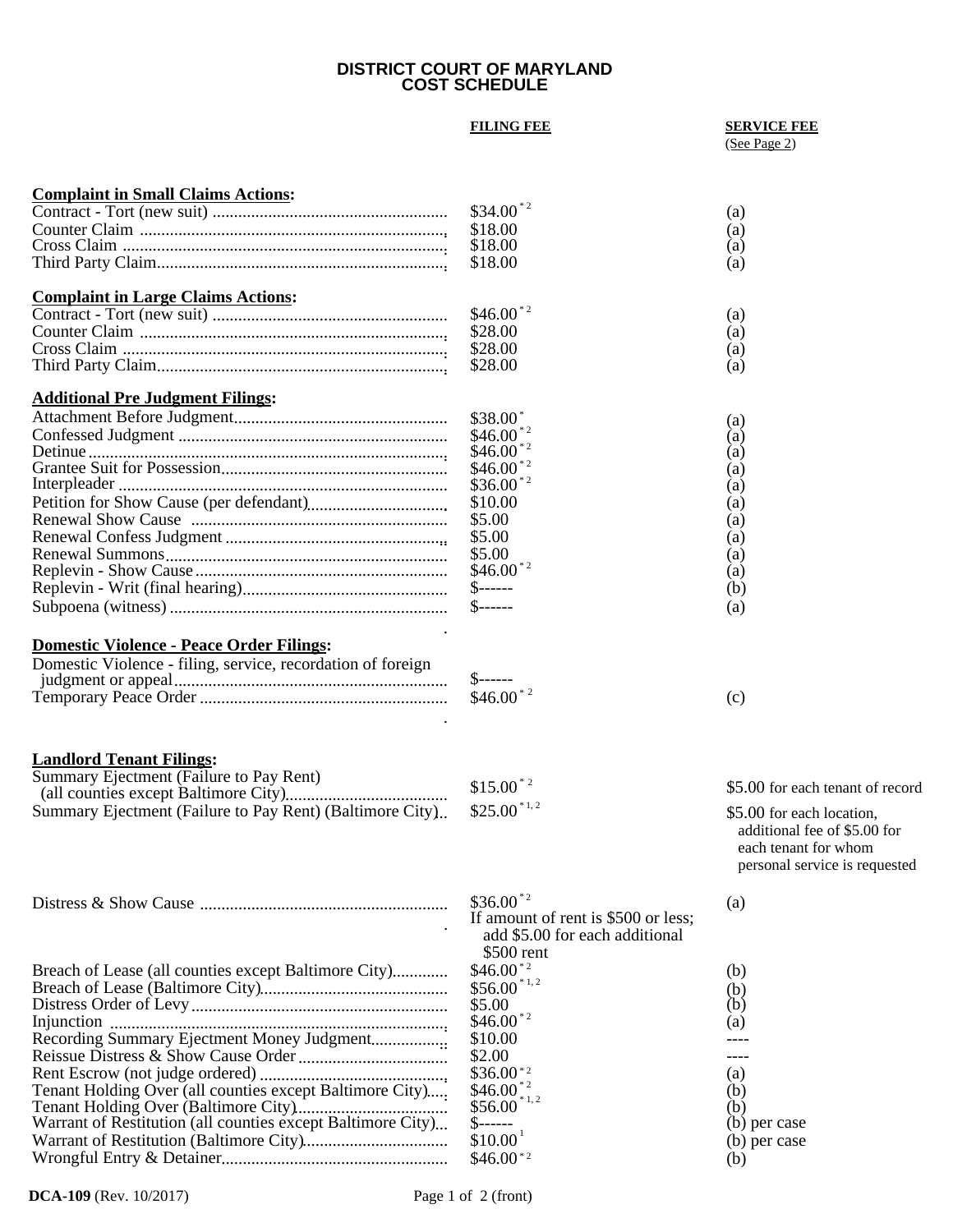# **IMPORTANT NOTICE District Court Administrative Regulation XIX - Cost Schedule**

In all cases, except those noted below, the required costs in this Cost Schedule, including the fee for service of process, shall be paid at the time the complaint, writ, petition, or request is filed.

Exceptions:

(1) The State of Maryland and officers, agencies, and departments thereof shall not be taxed costs in any District Court civil proceeding.

(2) Advance payment of costs shall not be required in any case in which the plaintiff/petitioner is represented by counsel paid through JUDICARE; provided by Maryland Legal Aid Bureau, Inc.; or retained through a pro bono or legal services program that is recognized by Maryland Legal Services Corporation if the program provides the clerk with a memorandum that names the program, attorney(s) and client(s) and that specifies that representation is being provided for client(s) meeting the financial eligibility criteria of the corporation. If the petitioner is eligible for this exception, payment of costs in a case other than civil are waived.

(3) Advance payment of costs shall not be required in a civil case filed by a county or municipality of the State of Maryland.

In any civil case in which no advance costs have been paid, the Court shall allow costs in favor of the prevailing party.

If the judgment creditor is the prevailing party, he shall, upon being paid all amounts due, including costs, furnish to the judgment debtor and file with the clerk a written statement (order of satisfaction) that the judgment has been satisfied. The clerk shall not accept the order for filing unless the costs are tendered with it.

If the judgment debtor is the prevailing party, the clerk shall bill the plaintiff for all costs, except no payment is required by the State of Maryland.

The attached schedule is hereby adopted as the costs to be paid for all proceedings in any civil case in the District Court.

### **REFUNDS**

Except as provided by statute, a charge, cost, or fee is not refundable. Overpayment refunds of \$5 or less will not be processed unless the individual due the refund makes a request in writing, in person, or by telephone.

If the Sheriff is unable to serve a paper, 50% of the service fee shall be refunded to the party requesting the service and if the Sheriff is unable to serve Summary Ejectment papers, the full fee shall be refunded to the party requesting the service.

#### **BAD CHECKS**

An additional \$10 service fee will be imposed for each dishonored check.

# **GENERAL INFORMATION**

A MAXIMUM OF TWENTY (20) CIVIL CASE FILINGS, PER CHECK, WILL BE ACCEPTED FROM ATTORNEYS AND OTHER INTERESTED PARTIES.

#### A MAXIMUM OF TWENTY (20) LANDLORD/TENANT FILINGS WILL BE ACCEPTED FROM ATTORNEYS AND OTHER INTERESTED PARTIES PER CREDIT CARD TRANSACTION.

#### **In correspondence with the court, including inquiries, motions, and pleadings:**

Please include the case number and trial date. This information should also appear on the envelope in which papers are mailed to the court, so that priority matters may be expeditiously handled.

The address for service should include apartment number (if there is a number), zip codes as part of the address, and county. "P.O." is not appropriate when requesting service.

Positive identification of all motor vehicles to be seized is required, including make and model. A copy of title must be submitted. All liens must be shown in order that value may be determined.

#### **If service of process is to be made on the:**

STATE DEPARTMENT OF ASSESSMENTS AND TAXATION, an additional \$50 fee is required. A check or money order should be made payable to the State Department of Assessments and Taxation. All county and Baltimore City governmental agencies are exempt from this fee. (This agency requires two copies of each paper for each defendant to be served);

MARYLAND INSURANCE ADMINISTRATION, an additional \$15 fee is required. A check or money order should be made payable to the Maryland Insurance Administration. (This agency requires two copies of each paper for each defendant to be served.)